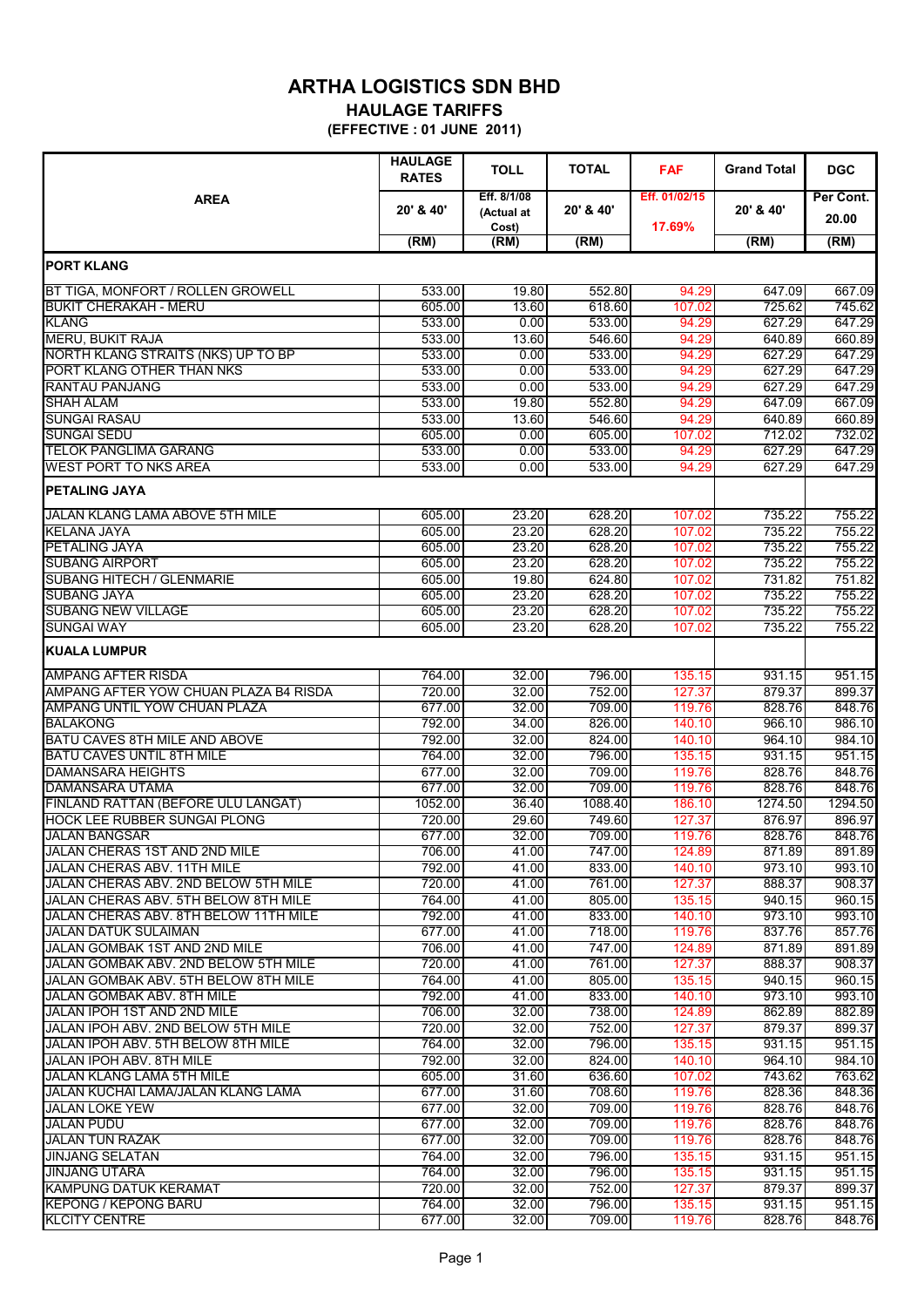|                                                                      | <b>HAULAGE</b><br><b>RATES</b> | <b>TOLL</b>               | <b>TOTAL</b>       | <b>FAF</b>       | <b>Grand Total</b> | <b>DGC</b>         |
|----------------------------------------------------------------------|--------------------------------|---------------------------|--------------------|------------------|--------------------|--------------------|
| <b>AREA</b>                                                          | 20' & 40'                      | Eff. 8/1/08<br>(Actual at | 20' & 40'          | Eff. 01/02/15    | 20' & 40'          | Per Cont.<br>20.00 |
|                                                                      | (RM)                           | Cost)<br>(RM)             | (RM)               | 17.69%           | (RM)               | (RM)               |
| <b>OUTSIDE CITY CENTRE 1-2 MILES</b>                                 | 706.00                         | 32.00                     | 738.00             | 124.89           | 862.89             | 882.89             |
| <b>OVERSEAS UNION GARDEN</b>                                         | 677.00                         | 32.20                     | 709.20             | 119.76           | 828.96             | 848.96             |
| <b>SRI PETALING / BUKIT JALIL</b>                                    | 720.00                         | 32.00                     | 752.00             | 127.37           | 879.37             | 899.37             |
| <b>PUCHONG</b>                                                       | 677.00                         | 41.00                     | 718.00             | 119.76           | 837.76             | 857.76             |
| <b>SALAK SOUTH</b>                                                   | 677.00                         | 32.00                     | 709.00             | 119.76           | 828.76             | 848.76             |
| <b>SEGAMBUT TENGAH</b><br><b>SELAYANG BARU</b>                       | 720.00<br>792.00               | 32.00<br>32.00            | 752.00<br>824.00   | 127.37<br>140.10 | 879.37<br>964.10   | 899.37<br>984.10   |
| <b>SERDANG BARU (UPM)</b>                                            | 792.00                         | 55.40                     | 847.40             | 140.10           | 987.50             | 1007.50            |
| <b>SERDANG LAMA</b>                                                  | 720.00                         | 55.40                     | 775.40             | 127.37           | 902.77             | 922.77             |
| SETAPAK (PEKELILING R/BOUT-JLN SEAVOY)                               | 749.00                         | 32.00                     | 781.00             | 132.50           | 913.50             | 933.50             |
| <b>SETAPAK INDUSTRIAL ESTATE</b>                                     | 749.00                         | 32.00                     | 781.00             | 132.50           | 913.50             | 933.50             |
| <b>SRI KEMBANGAN SERDANG</b>                                         | 792.00                         | 41.00                     | 833.00             | 140.10           | 973.10             | 993.10             |
| <b>SUNGAI BESI</b>                                                   | 677.00<br>706.00               | 41.00<br>29.60            | 718.00<br>735.60   | 119.76           | 837.76<br>860.49   | 857.76<br>880.49   |
| SUNGAI BULOH (NEW VILLAGE)/IND AREA<br>SUNGAI BULOH KUALA SELANGOR   | 720.00                         | 8.00                      | 728.00             | 124.89<br>127.37 | 855.37             | 875.37             |
| <b>TAMAN ANGGERIK, CHERAS</b>                                        | 764.00                         | 41.00                     | 805.00             | 135.15           | 940.15             | 960.15             |
| <b>TAMAN CITY, KEPONG</b>                                            | 720.00                         | 32.00                     | 752.00             | 127.37           | 879.37             | 899.37             |
| TAMAN DAGANG JAYA, AMPANG                                            | 720.00                         | 32.00                     | 752.00             | 127.37           | 879.37             | 899.37             |
| <b>TAMAN DAHLIA, CHERAS</b>                                          | 720.00                         | 41.00                     | 761.00             | 127.37           | 888.37             | 908.37             |
| <b>TAMAN DESA JAYA, CHERAS</b>                                       | 764.00                         | 41.00                     | 805.00             | 135.15           | 940.15             | 960.15             |
| <b>TAMAN DESA JAYA, KEPONG</b><br><b>TAMAN GEMBIRA</b>               | 764.00<br>677.00               | 32.00<br>41.00            | 796.00<br>718.00   | 135.15<br>119.76 | 931.15<br>837.76   | 951.15<br>857.76   |
| <b>TAMAN GREENWOOD</b>                                               | 764.00                         | 41.00                     | 805.00             | 135.15           | 940.15             | 960.15             |
| <b>TAMAN KENCHANA, CHERAS</b>                                        | 764.00                         | 41.00                     | 805.00             | 135.15           | 940.15             | 960.15             |
| <b>TAMAN KOK DOH</b>                                                 | 764.00                         | 41.00                     | 805.00             | 135.15           | 940.15             | 960.15             |
| <b>TAMAN MALURI, CHERAS</b>                                          | 764.00                         | 41.00                     | 805.00             | 135.15           | 940.15             | 960.15             |
| <b>TAMAN MAWAR, CHERAS</b>                                           | 677.00                         | 41.00                     | 718.00             | 119.76           | 837.76             | 857.76             |
| <b>TAMAN MEGAH, CHERAS</b>                                           | 677.00                         | 41.00                     | 718.00             | 119.76           | 837.76             | 857.76             |
| <b>TAMAN MIDAH, CHERAS</b><br><b>TAMAN SEGAR, CHERAS</b>             | 764.00<br>677.00               | 41.00<br>41.00            | 805.00<br>718.00   | 135.15<br>119.76 | 940.15<br>837.76   | 960.15<br>857.76   |
| <b>TAMAN SUPREME, CHERAS</b>                                         | 764.00                         | 41.00                     | 805.00             | 135.15           | 940.15             | 960.15             |
| <b>TAMAN TUN DR ISMAIL</b>                                           | 677.00                         | 32.00                     | 709.00             | 119.76           | 828.76             | 848.76             |
| <b>TAMAN TUN RAZAK, CHERAS</b>                                       | 764.00                         | 41.00                     | 805.00             | 135.15           | 940.15             | 960.15             |
| <b>TAMAN UTANT, AMPANG</b>                                           | 677.00                         | 32.00                     | 709.00             | 119.76           | 828.76             | 848.76             |
| <b>SELANGOR</b>                                                      |                                |                           |                    |                  |                    |                    |
| <b>BANGI INDUSTRIAL AREA</b>                                         | 1102.00                        | 51.00                     | 1153.00            | 194.94           | 1347.94            | 1367.94            |
| <b>BANTING</b>                                                       | 677.00                         | 0.00                      | 677.00             | 119.76           | 796.76             | 816.76             |
| <b>BATANG BERJUNTAI</b>                                              | 1088.00                        | 29.60                     | 1117.60            | 192.47           | 1310.07            | 1330.07            |
| <b>BATANG KALI</b><br><b>BATU ARANG</b>                              | 1318.00<br>1289.00             | 36.60<br>36.60            | 1354.60<br>1325.60 | 233.15<br>228.02 | 1587.75<br>1553.62 | 1607.75<br>1573.62 |
| <b>BERANANG</b>                                                      | 1152.00                        | 59.00                     | 1211.00            | 203.79           | 1414.79            | 1434.79            |
| <b>BUKIT BERUNTUNG</b>                                               | 1318.00                        | 44.40                     | 1362.40            | 233.15           | 1595.55            | 1615.55            |
| DENGKIL / TAMAN MAS SEPANG (PUCHONG)                                 | 1152.00                        | 40.40                     | 1192.40            | 203.79           | 1396.19            | 1416.19            |
| <b>GENTING SANYEN</b>                                                | 1152.00                        | 40.40                     | 1192.40            | 203.79           | 1396.19            | 1416.19            |
| <b>IJOK</b>                                                          | 956.00                         | 29.60                     | 985.60             | 169.12           | 1154.72            | 1174.72            |
| JALAN KAPAR ABOVE 10TH MILE                                          | 605.00                         | 8.00                      | 613.00             | 107.02           | 720.02             | 740.02             |
| <b>JALAN KAPAR UNTIL 10TH MILE</b><br><b>JENJAROM / KUALA LANGAT</b> | 533.00<br>605.00               | 8.00<br>0.00              | 541.00<br>605.00   | 94.29<br>107.02  | 635.29<br>712.02   | 655.29<br>732.02   |
| JERAM (KLANG OUTER) / JALAN KAPAR > BT 12                            | 677.00                         | 8.00                      | 685.00             | 119.76           | 804.76             | 824.76             |
| <b>KAJANG</b>                                                        | 1083.00                        | 54.40                     | 1137.40            | 191.58           | 1328.98            | 1348.98            |
| <b>KAJANG PERANG BESAR ESTATE</b>                                    | 1534.00                        | 54.40                     | 1588.40            | 271.36           | 1859.76            | 1879.76            |
| <b>KELUMPANG</b>                                                     | 1498.00                        | 59.80                     | 1557.80            | 265.00           | 1822.80            | 1842.80            |
| <b>KERLING</b>                                                       | 1390.00                        | 36.60                     | 1426.60            | 245.89           | 1672.49            | 1692.49            |
| <b>KUALA KUBU BARU</b>                                               | 1390.00                        | 36.60                     | 1426.60            | 245.89           | 1672.49            | 1692.49            |
| <b>KUALA SELANGOR</b><br><b>KUANG</b>                                | 980.00<br>1152.00              | 8.00<br>29.60             | 988.00<br>1181.60  | 173.36<br>203.79 | 1161.36<br>1385.39 | 1181.36<br>1405.39 |
| <b>KUNDANG</b>                                                       | 1152.00                        | 36.60                     | 1188.60            | 203.79           | 1392.39            | 1412.39            |
| <b>LEMBAH BERINGIN</b>                                               | 1390.00                        | 51.00                     | 1441.00            | 245.89           | 1686.89            | 1706.89            |
| <b>MORIB / TANJUNG SEPAT</b>                                         | 1016.00                        | 0.00                      | 1016.00            | 179.73           | 1195.73            | 1215.73            |
| <b>OLAK LEMPIT</b>                                                   | 677.00                         | 0.00                      | 677.00             | 119.76           | 796.76             | 816.76             |
| <b>PAYA JARAS</b>                                                    | 807.00                         | 29.60                     | 836.60             | 142.76           | 979.36             | 999.36             |
| <b>PULAU CAREY</b>                                                   | 605.00                         | 0.00                      | 605.00             | 107.02           | 712.02             | 732.02             |
| <b>RASA ULU SELANGOR</b><br><b>RAWANG</b>                            | 1248.00<br>1152.00             | 36.60<br>36.60            | 1284.60<br>1188.60 | 220.77<br>203.79 | 1505.37<br>1392.39 | 1525.37<br>1412.39 |
| <b>SABAK BERNAM</b>                                                  | 1541.00                        | 8.00                      | 1549.00            | 272.60           | 1821.60            | 1841.60            |
| <b>SALAK TINGGI</b>                                                  | 1152.00                        | 40.40                     | 1192.40            | 203.79           | 1396.19            | 1416.19            |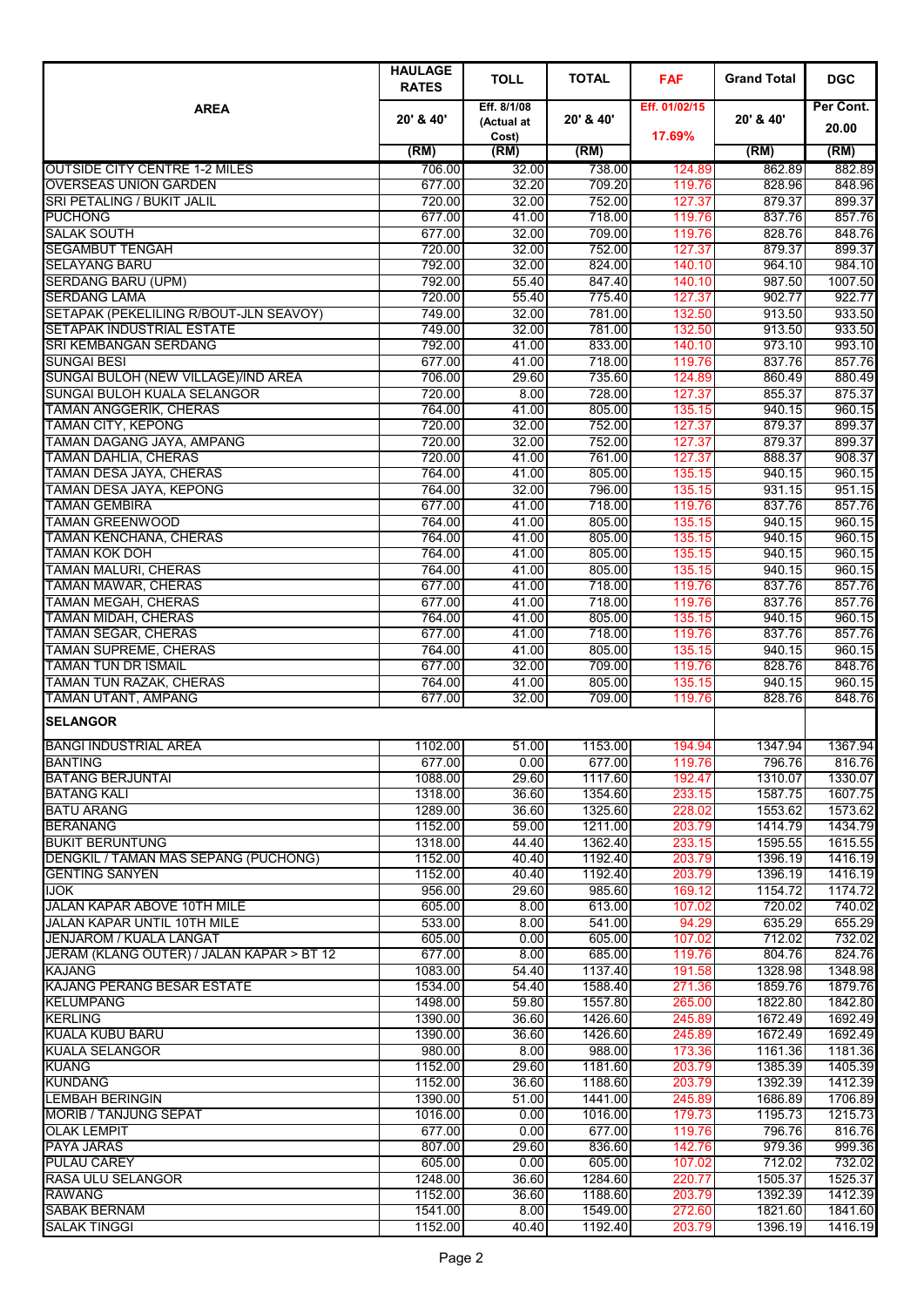|                                                              | <b>HAULAGE</b><br><b>RATES</b> | <b>TOLL</b>               | <b>TOTAL</b>       | <b>FAF</b>       | <b>Grand Total</b> | <b>DGC</b>         |
|--------------------------------------------------------------|--------------------------------|---------------------------|--------------------|------------------|--------------------|--------------------|
| <b>AREA</b>                                                  | 20' & 40'                      | Eff. 8/1/08<br>(Actual at | 20' & 40'          | Eff. 01/02/15    | 20' & 40'          | Per Cont.          |
|                                                              |                                | Cost)                     |                    | 17.69%           |                    | 20.00              |
|                                                              | (RM)                           | (RM)                      | (RM)               |                  | (RM)               | (RM)               |
| <b>SEKINCHAN</b>                                             | 1289.00                        | 8.00                      | 1297.00            | 228.02           | 1525.02            | 1545.02            |
| <b>SEMENYIH</b><br><b>SEPANG</b>                             | 1152.00<br>1347.00             | 54.40<br>40.40            | 1206.40<br>1387.40 | 203.79<br>238.28 | 1410.19<br>1625.68 | 1430.19<br>1645.68 |
| <b>SERENDAH</b>                                              | 1222.00                        | 36.60                     | 1258.60            | 216.17           | 1474.77            | 1494.77            |
| <b>SUNGAI BESAR</b>                                          | 1498.00                        | 8.00                      | 1506.00            | 265.00           | 1771.00            | 1791.00            |
| TAMAN ASA JAYA / SG. CHUA                                    | 1083.00                        | 54.40                     | 1137.40            | 191.58           | 1328.98            | 1348.98            |
| <b>TANJUNG KARANG</b>                                        | 1210.00                        | 8.00                      | 1218.00            | 214.05           | 1432.05            | 1452.05            |
| <b>TANJUNG SEPAT</b>                                         | 1016.00                        | 0.00                      | 1016.00            | 179.73           | 1195.73            | 1215.73            |
| <b>TELOK PANGLIMA GARANG</b>                                 | 533.00                         | 0.00                      | 533.00             | 94.29            | 627.29             | 647.29             |
| <b>ULU LANGAT</b><br><b>ULU YAM BARU</b>                     | 1124.00                        | 36.60<br>36.60            | 1160.60<br>1354.60 | 198.84           | 1359.44<br>1587.75 | 1379.44<br>1607.75 |
| <b>PERAK</b>                                                 | 1318.00                        |                           |                    | 233.15           |                    |                    |
|                                                              |                                |                           |                    |                  | 2842.71            |                    |
| <b>AIR TAWAR</b><br><b>BAGAN DATOK</b>                       | 2307.00<br>1702.00             | 127.60<br>66.00           | 2434.60<br>1768.00 | 408.11<br>301.08 | 2069.08            | 2862.71<br>2089.08 |
| <b>BAGAN SERAI</b>                                           | 2487.00                        | 168.20                    | 2655.20            | 439.95           | 3095.15            | 3115.15            |
| <b>BATU GAJAH</b>                                            | 1968.00                        | 127.60                    | 2095.60            | 348.14           | 2443.74            | 2463.74            |
| <b>BATU KURAU</b>                                            | 2163.00                        | 161.80                    | 2324.80            | 382.63           | 2707.43            | 2727.43            |
| <b>BEHRANG</b>                                               | 1584.00                        | 66.00                     | 1650.00            | 280.21           | 1930.21            | 1950.21            |
| <b>BIDOR</b>                                                 | 1788.00                        | 92.40                     | 1880.40            | 316.30           | 2196.70            | 2216.70            |
| <b>BRUAS</b>                                                 | 2249.00                        | 127.60                    | 2376.60            | 397.85           | 2774.45            | 2794.45            |
| <b>CAMERON HIGHLAND</b>                                      | 1983.00                        | 99.60<br>127.60           | 2082.60<br>2254.60 | 350.79           | 2433.39            | 2453.39            |
| <b>CEMOR</b><br><b>CHANGKAT JERING</b>                       | 2127.00<br>2328.00             | 160.00                    | 2488.00            | 376.27<br>411.82 | 2630.87<br>2899.82 | 2650.87<br>2919.82 |
| <b>FRASERS' HILL</b>                                         | 1608.00                        | 36.60                     | 1644.60            | 284.46           | 1929.06            | 1949.06            |
| <b>GOPENG</b>                                                | 2019.00                        | 115.80                    | 2134.80            | 357.16           | 2491.96            | 2511.96            |
| <b>GRIK</b>                                                  | 2753.00                        | 141.60                    | 2894.60            | 487.01           | 3381.61            | 3401.61            |
| <b>HUTAN MELINTANG</b>                                       | 1580.00                        | 66.00                     | 1646.00            | 279.50           | 1925.50            | 1945.50            |
| IPOH, MENGLEMBU TASEK IND AREA                               | 2048.00                        | 127.60                    | 2175.60            | 362.29           | 2537.89            | 2557.89            |
| <b>KAMPAR / TEMOH</b>                                        | 1932.00                        | 99.60                     | 2031.60            | 341.77           | 2373.37            | 2393.37            |
| <b>KANDAR</b>                                                | 1714.00                        | 92.40<br>141.60           | 1806.40            | 303.21           | 2109.61            | 2129.61            |
| <b>KROH</b><br><b>KUALA DIPANG</b>                           | 2948.00<br>1976.00             | 127.60                    | 3089.60<br>2103.60 | 521.50<br>349.55 | 3611.10<br>2453.15 | 3631.10<br>2473.15 |
| <b>KUALA KANGSAR</b>                                         | 2213.00                        | 141.60                    | 2354.60            | 391.48           | 2746.08            | 2766.08            |
| <b>KUALA KURAU</b>                                           | 2523.00                        | 161.80                    | 2684.80            | 446.32           | 3131.12            | 3151.12            |
| <b>LANGKAP</b>                                               | 1726.00                        | 92.40                     | 1818.40            | 305.33           | 2123.73            | 2143.73            |
| <b>LENGGONG</b>                                              | 2360.00                        | 141.60                    | 2501.60            | 417.48           | 2919.08            | 2939.08            |
| <b>LUMUT</b>                                                 | 2386.00                        | 127.60                    | 2513.60            | 422.08           | 2935.68            | 2955.68            |
| <b>MALIM MAWAR</b>                                           | 2019.00                        | 115.80                    | 2134.80            | 357.16           | 2491.96            | 2511.96            |
| <b>PADANG RENGAS</b><br><b>PANTAI REMIS</b>                  | 2326.00<br>2328.00             | 141.60<br>127.60          | 2467.60<br>2455.60 | 411.47<br>411.82 | 2879.07<br>2867.42 | 2899.07<br>2887.42 |
| <b>PARIT</b>                                                 | 2163.00                        | 115.80                    | 2278.80            | 382.63           | 2661.43            | 2681.43            |
| <b>PARIT BUNTAR</b>                                          | 2645.00                        | 177.40                    | 2822.40            | 467.90           | 3290.30            | 3310.30            |
| <b>PORT WELD</b>                                             | 2393.00                        | 153.20                    | 2546.20            | 423.32           | 2969.52            | 2989.52            |
| <b>SELAMA</b>                                                | 2537.00                        | 161.80                    | 2698.80            | 448.80           | 3147.60            | 3167.60            |
| <b>SITIAWAN</b>                                              | 2328.00                        | 127.60                    | 2455.60            | 411.82           | 2867.42            | 2887.42            |
| <b>SLIM RIVER</b>                                            | 1616.00                        | 74.60                     | 1690.60            | 285.87           | 1976.47            | 1996.47            |
| <b>SUNGAI SIPUT</b><br><b>TAIPING</b>                        | 2278.00<br>2328.00             | 141.60<br>161.80          | 2419.60<br>2489.80 | 402.98<br>411.82 | 2822.58<br>2901.62 | 2842.58<br>2921.62 |
| <b>TANJUNG MALIM</b>                                         | 1515.00                        | 59.80                     | 1574.80            | 268.00           | 1842.80            | 1862.80            |
| <b>TANJUNG RAMBUTAN</b>                                      | 2098.00                        | 127.60                    | 2225.60            | 371.14           | 2596.74            | 2616.74            |
| <b>TAPAH (CHENDERING)</b>                                    | 1824.00                        | 99.60                     | 1923.60            | 322.67           | 2246.27            | 2266.27            |
| <b>TELOK INTAN</b>                                           | 1616.00                        | 92.40                     | 1708.40            | 285.87           | 1994.27            | 2014.27            |
| <b>PENANG</b>                                                |                                |                           |                    |                  |                    |                    |
| <b>BUKIT MERTAJAM</b>                                        | 2775.00                        | 194.80                    | 2969.80            | 490.90           | 3460.70            | 3480.70            |
| <b>BUTTERWORTH / SEBERANG PRAI</b>                           | 2883.00                        | 194.80                    | 3077.80            | 510.00           | 3587.80            | 3607.80            |
| <b>KEPALA BATAS</b>                                          | 2948.00                        | 194.80                    | 3142.80            | 521.50           | 3664.30            | 3684.30            |
| <b>NIBONG TEBAL</b>                                          | 2657.00                        | 194.80                    | 2851.80            | 470.02           | 3321.82            | 3341.82            |
| PENANG ISLAND (BRIDGE-RM75.00) / BAYAN LEPAS<br><b>KEDAH</b> | 3435.00                        | 269.80                    | 3704.80            | 607.65           | 4312.45            | 4332.45            |
|                                                              |                                |                           |                    |                  |                    |                    |
| <b>BALING</b><br><b>BUKIT KAYU HITAM</b>                     | 3300.00<br>4150.00             | 240.00<br>267.00          | 3540.00<br>4417.00 | 583.77<br>734.14 | 4123.77<br>5151.14 | 4143.77<br>5171.14 |
| <b>GURUN</b>                                                 | 2813.00                        | 221.80                    | 3034.80            | 497.62           | 3532.42            | 3552.42            |
| <b>JITRA</b>                                                 | 3564.00                        | 253.00                    | 3817.00            | 630.47           | 4447.47            | 4467.47            |
| <b>KERLING / KUALA KETIL</b>                                 | 3120.00                        | 221.40                    | 3341.40            | 551.93           | 3893.33            | 3913.33            |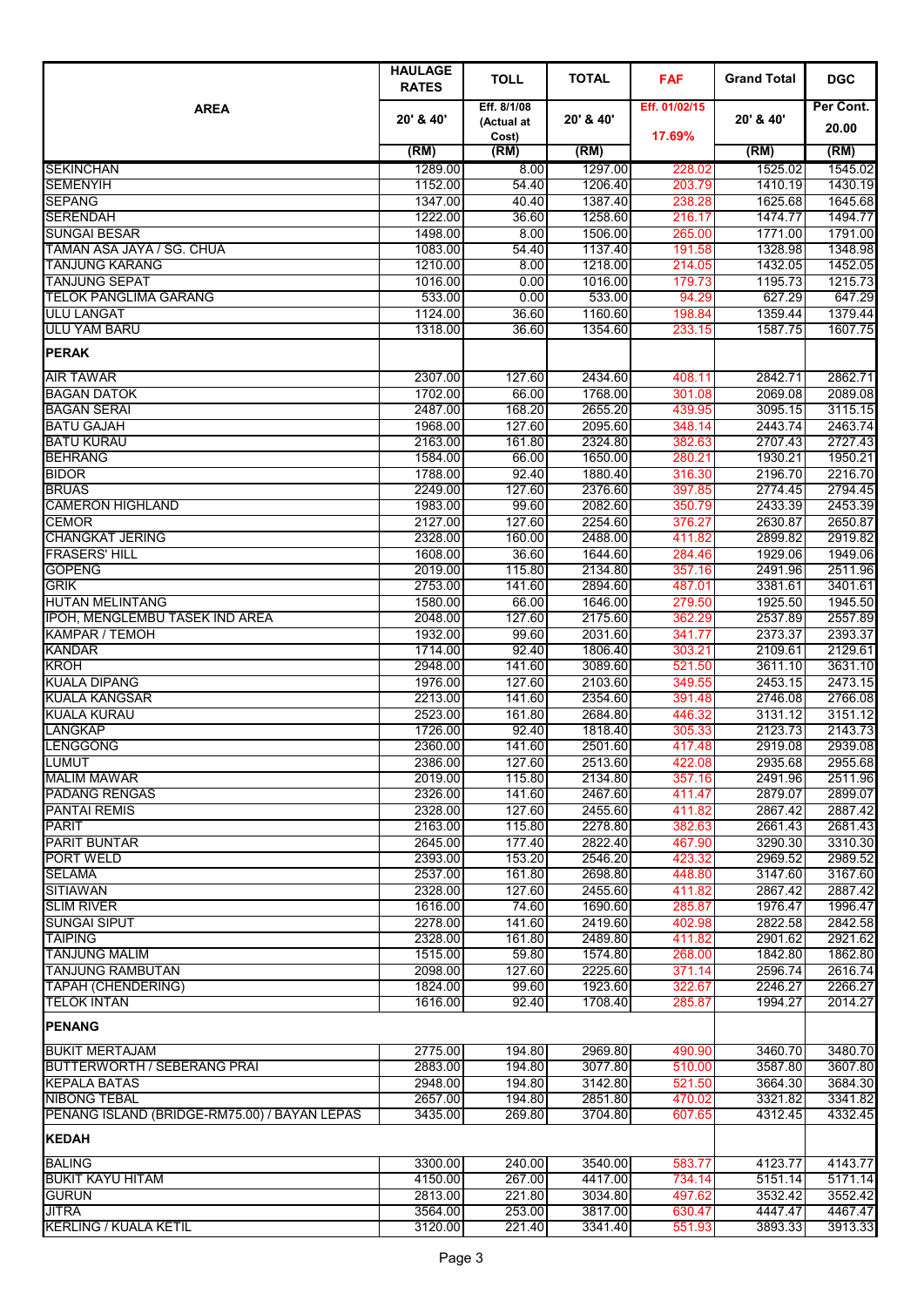|                                           | <b>HAULAGE</b><br><b>RATES</b> | <b>TOLL</b>         | <b>TOTAL</b>       | <b>FAF</b>       | <b>Grand Total</b> | <b>DGC</b>         |
|-------------------------------------------|--------------------------------|---------------------|--------------------|------------------|--------------------|--------------------|
| <b>AREA</b>                               | 20' & 40'                      | Eff. 8/1/08         | 20' & 40'          | Eff. 01/02/15    | 20' & 40'          | Per Cont.          |
|                                           |                                | (Actual at<br>Cost) |                    | 17.69%           |                    | 20.00              |
|                                           | (RM)                           | (RM)                | (RM)               |                  | (RM)               | (RM)               |
| <b>KUALA KEDAH</b>                        | 3296.00                        | 216.20              | 3512.20            | 583.06           | 4095.26            | 4115.26            |
| <b>KUALA NERANG</b>                       | 3401.00                        | 253.00              | 3654.00            | 601.64           | 4255.64            | 4275.64            |
| <b>KULIM KEDAH</b><br><b>SERDANG</b>      | 2847.00<br>2739.00             | 240.00<br>240.00    | 3087.00<br>2979.00 | 503.63           | 3590.63<br>3463.53 | 3610.63<br>3483.53 |
| SIK / ALOR SETAR                          | 3480.00                        | 240.00              | 3720.00            | 484.53<br>615.61 | 4335.61            | 4355.61            |
| <b>SUNGAI PETANI</b>                      | 3274.00                        | 212.40              | 3486.40            | 579.17           | 4065.57            | 4085.57            |
| <b>PERLIS</b>                             |                                |                     |                    |                  |                    |                    |
| <b>CHANGLUN</b>                           | 3423.00                        | 252.60              | 3675.60            | 605.53           | 4281.13            | 4301.13            |
| KANGAR / KUALA PERLIS / PADANG BESAR      | 3488.00                        | 240.00              | 3728.00            | 617.03           | 4345.03            | 4365.03            |
| <b>KODIANG</b>                            | 3423.00                        | 252.60              | 3675.60            | 605.53           | 4281.13            | 4301.13            |
| <b>NEGERI SEMBILAN</b>                    |                                |                     |                    |                  |                    |                    |
| <b>BAHAU, SERTING</b>                     | 1752.00                        | 70.60               | 1822.60            | 309.93           | 2132.53            | 2152.53            |
| <b>GEMAS</b>                              | 1918.00                        | 92.00               | 2010.00            | 339.29           | 2349.29            | 2369.29            |
| <b>GEMENCHIH</b><br><b>JELEBU</b>         | 1774.00<br>1637.00             | 92.00<br>70.60      | 1866.00<br>1707.60 | 313.82<br>289.59 | 2179.82<br>1997.19 | 2199.82<br>2017.19 |
| JOHOL                                     | 1776.00                        | 92.00               | 1868.00            | 314.17           | 2182.17            | 2202.17            |
| <b>KUALA PILAH</b>                        | 1637.00                        | 92.00               | 1729.00            | 289.59           | 2018.59            | 2038.59            |
| <b>LENGGENG</b>                           | 1162.00                        | 56.40               | 1218.40            | 205.56           | 1423.96            | 1443.96            |
| <b>MANTIN</b>                             | 1299.00                        | 56.40               | 1355.40            | 229.79           | 1585.19            | 1605.19            |
| NILAI                                     | 1162.00                        | 56.40               | 1218.40            | 205.56           | 1423.96            | 1443.96            |
| <b>PASIR PANJANG</b>                      | 1805.00                        | 92.00               | 1897.00            | 319.30           | 2216.30            | 2236.30            |
| PORT DICKSON<br><b>RANTAU</b>             | 1673.00<br>1601.00             | 91.80<br>70.60      | 1764.80<br>1671.60 | 295.95<br>283.22 | 2060.75<br>1954.82 | 2080.75<br>1974.82 |
| <b>REMBAU / CHEMBONG</b>                  | 1536.00                        | 79.60               | 1615.60            | 271.72           | 1887.32            | 1907.32            |
| <b>SENAWANG</b>                           | 1464.00                        | 70.60               | 1534.60            | 258.98           | 1793.58            | 1813.58            |
| <b>SEREMBAN</b>                           | 1464.00                        | 67.40               | 1531.40            | 258.98           | 1790.38            | 1810.38            |
| <b>SEREMBAN INDUSTRIAL AREA</b>           | 1464.00                        | 67.40               | 1531.40            | 258.98           | 1790.38            | 1810.38            |
| <b>SILIAU</b>                             | 1568.00                        | 79.60               | 1647.60            | 277.38           | 1924.98            | 1944.98            |
| <b>TAMPIN</b>                             | 1688.00                        | 92.00               | 1780.00            | 298.61           | 2078.61            | 2098.61            |
| <b>MELAKA</b>                             |                                |                     |                    |                  |                    |                    |
| AIR KEROH INDUSTRIAL AREA                 | 1762.00                        | 103.40              | 1865.40            | 311.70           | 2177.10            | 2197.10            |
| <b>AIR MOLEK</b>                          | 1832.00                        | 92.00               | 1924.00            | 324.08           | 2248.08            | 2268.08            |
| <b>ALOR GAJAH</b><br><b>BATU BERENDAM</b> | 1714.00<br>1810.00             | 92.00<br>103.40     | 1806.00<br>1913.40 | 303.21<br>320.19 | 2109.21<br>2233.59 | 2129.21<br>2253.59 |
| <b>BUKIT RAMBAI</b>                       | 1738.00                        | 92.00               | 1830.00            | 307.45           | 2137.45            | 2157.45            |
| <b>ICHENG INDUSTRIAL</b>                  | 1810.00                        | 92.00               | 1902.00            | 320.19           | 2222.19            | 2242.19            |
| <b>DURIAN TUNGGAL</b>                     | 1767.00                        | 103.40              | 1870.40            | 312.58           | 2182.98            | 2202.98            |
| <b>JASIN</b>                              | 1858.00                        | 112.40              | 1970.40            | 328.68           | 2299.08            | 2319.08            |
| <b>KEM TERENDAK</b>                       | 1714.00                        | 92.00               | 1806.00            | 303.21           | 2109.21            | 2129.21            |
| <b>KERUBONG</b>                           | 1810.00                        | 92.00               | 1902.00            | 320.19           | 2222.19            | 2242.19            |
| <b>KLEBANG BESAR</b><br>KOTA MELAKA       | 1810.00<br>1810.00             | 103.40<br>103.40    | 1913.40<br>1913.40 | 320.19<br>320.19 | 2233.59<br>2233.59 | 2253.59<br>2253.59 |
| <b>KUALA SUNGEI BARU</b>                  | 1810.00                        | 92.00               | 1902.00            | 320.19           | 2222.19            | 2242.19            |
| <b>MASJID TANAH</b>                       | 1762.00                        | 92.00               | 1854.00            | 311.70           | 2165.70            | 2185.70            |
| <b>MERLIMAU</b>                           | 1858.00                        | 103.40              | 1961.40            | 328.68           | 2290.08            | 2310.08            |
| <b>PAYA RUMPUT</b>                        | 1767.00                        | 92.00               | 1859.00            | 312.58           | 2171.58            | 2191.58            |
| TANJUNG KELING / TANGGA BATU              | 1738.00                        | 92.00               | 1830.00            | 307.45           | 2137.45            | 2157.45            |
| <b>TEBONG ESTATE</b>                      | 1776.00                        | 103.40              | 1879.40            | 314.17           | 2193.57            | 2213.57            |
| <b>KELANTAN</b><br><b>BACHOK</b>          | 3992.00                        |                     | 4189.80            |                  | 4895.98            |                    |
| <b>GUA MUSANG</b>                         | 4517.00                        | 197.80<br>197.80    | 4714.80            | 706.18<br>799.06 | 5513.86            | 4915.98<br>5533.86 |
| JELI                                      | 4244.00                        | 197.80              | 4441.80            | 750.76           | 5192.56            | 5212.56            |
| <b>KOTA BHARU</b>                         | 3963.00                        | 197.80              | 4160.80            | 701.05           | 4861.85            | 4881.85            |
| <b>KUALA KRAI</b>                         | 4020.00                        | 197.80              | 4217.80            | 711.14           | 4928.94            | 4948.94            |
| <b>MACANG</b>                             | 3891.00                        | 197.80              | 4088.80            | 688.32           | 4777.12            | 4797.12            |
| <b>PASIR MAS</b>                          | 4056.00                        | 197.80              | 4253.80            | 717.51           | 4971.31            | 4991.31            |
| <b>PASIR PUTEH</b>                        | 3783.00                        | 197.80              | 3980.80            | 669.21           | 4650.01            | 4670.01            |
| PENGKALAN CHEPA<br><b>PERINGAT</b>        | 4020.00<br>3898.00             | 197.80<br>197.80    | 4217.80<br>4095.80 | 711.14<br>689.56 | 4928.94<br>4785.36 | 4948.94<br>4805.36 |
| <b>RANTAU PANJANG</b>                     | 4148.00                        | 197.80              | 4345.80            | 733.78           | 5079.58            | 5099.58            |
| <b>TANAH MERAH</b>                        | 4155.00                        | 197.80              | 4352.80            | 735.02           | 5087.82            | 5107.82            |
| <b>TUMPAT</b>                             | 4028.00                        | 197.80              | 4225.80            | 712.55           | 4938.35            | 4958.35            |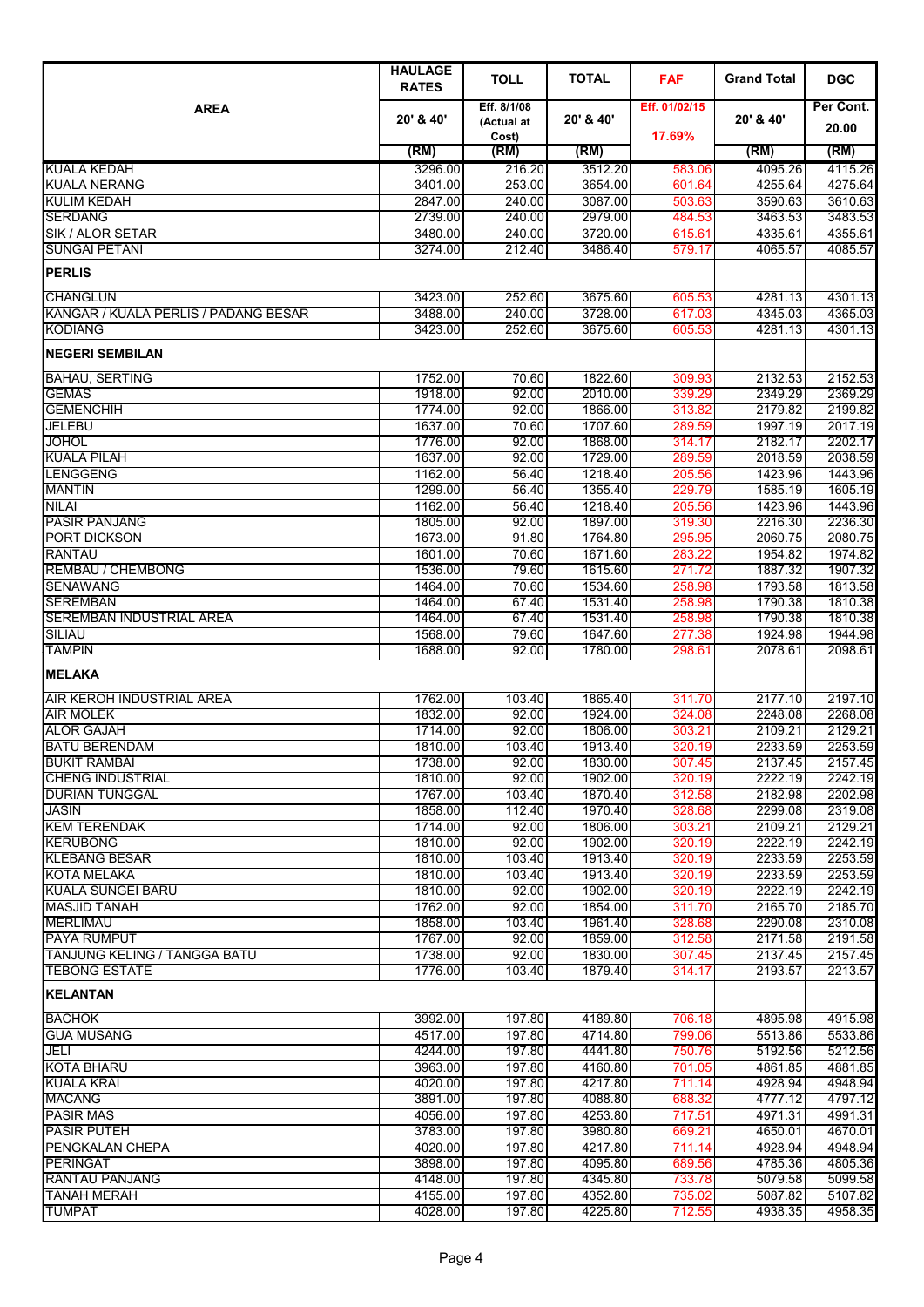|                                                   | <b>HAULAGE</b><br><b>RATES</b> | <b>TOLL</b>                        | <b>TOTAL</b>       | <b>FAF</b>              | <b>Grand Total</b> | <b>DGC</b>         |
|---------------------------------------------------|--------------------------------|------------------------------------|--------------------|-------------------------|--------------------|--------------------|
| <b>AREA</b>                                       | 20' & 40'                      | Eff. 8/1/08<br>(Actual at<br>Cost) | 20' & 40'          | Eff. 01/02/15<br>17.69% | 20' & 40'          | Per Cont.<br>20.00 |
|                                                   | (RM)                           | (RM)                               | (RM)               |                         | (RM)               | (RM)               |
| <b>IPAHANG</b>                                    |                                |                                    |                    |                         |                    |                    |
|                                                   |                                |                                    |                    |                         |                    |                    |
| <b>BENTONG / JANDA BAIK</b><br><b>BUKIT KIJAL</b> | 1500.00<br>2660.00             | 80.00<br>197.80                    | 1580.00<br>2857.80 | 265.35<br>470.55        | 1845.35<br>3328.35 | 1865.35<br>3348.35 |
| <b>CHERATING</b>                                  | 2535.00                        | 197.80                             | 2732.80            | 448.44                  | 3181.24            | 3201.24            |
| <b>GAMBANG</b>                                    | 2206.00                        | 181.60                             | 2387.60            | 390.24                  | 2777.84            | 2797.84            |
| <b>GEBENG</b>                                     | 2422.00                        | 197.80                             | 2619.80            | 428.45                  | 3048.25            | 3068.25            |
| <b>GENTING HIGHLANDS</b>                          | 2708.00                        | 80.00                              | 2788.00            | 479.05                  | 3267.05            | 3287.05            |
| <b>JENGKA PUSAT</b>                               | 2134.00                        | 126.20                             | 2260.20            | 377.50                  | 2637.70            | 2657.70            |
| JERANTUT<br><b>KARAK</b>                          | 2033.00<br>1594.00             | 80.00<br>80.00                     | 2113.00<br>1674.00 | 359.64<br>281.98        | 2472.64<br>1955.98 | 2492.64<br>1975.98 |
| <b>KUALA LIPIS</b>                                | 1932.00                        | 80.00                              | 2012.00            | 341.77                  | 2353.77            | 2373.77            |
| <b>KUALA ROMPIN / ENDAU ROMPIN</b>                | 2148.00                        | 197.80                             | 2345.80            | 379.98                  | 2725.78            | 2745.78            |
| <b>KUANTAN</b>                                    | 2328.00                        | 197.80                             | 2525.80            | 411.82                  | 2937.62            | 2957.62            |
| <b>LANCHANG</b>                                   | 1695.00                        | 96.60                              | 1791.60            | 299.85                  | 2091.45            | 2111.45            |
| <b>MARAN</b>                                      | 2026.00                        | 153.60                             | 2179.60            | 358.40                  | 2538.00            | 2558.00            |
| <b>MENTAKAB</b>                                   | 1767.00                        | 116.00                             | 1883.00            | 312.58                  | 2195.58            | 2215.58            |
| <b>NENASI</b><br>PEKAN / BANDAR MUADZHAM SHAH     | 2609.00<br>2444.00             | 197.80<br>197.00                   | 2806.80<br>2641.00 | 461.53<br>432.34        | 3268.33<br>3073.34 | 3288.33<br>3093.34 |
| <b>RAUB</b>                                       | 1688.00                        | 80.00                              | 1768.00            | 298.61                  | 2066.61            | 2086.61            |
| SEMAMBU INDUSTRIAL ESTATE                         | 2328.00                        | 197.80                             | 2525.80            | 411.82                  | 2937.62            | 2957.62            |
| SUNGAI LEMBING, PERGAU                            | 2530.00                        | 197.80                             | 2727.80            | 447.56                  | 3175.36            | 3195.36            |
| <b>TEMERLOH</b>                                   | 1817.00                        | 116.00                             | 1933.00            | 321.43                  | 2254.43            | 2274.43            |
| <b>TERIANG</b>                                    | 1968.00                        | 116.00                             | 2084.00            | 348.14                  | 2432.14            | 2452.14            |
| <b>TRENGGANU</b>                                  |                                |                                    |                    |                         |                    |                    |
| <b>BESUT</b>                                      | 3747.00                        | 197.80                             | 3944.80            | 662.84                  | 4607.64            | 4627.64            |
| <b>BUKIT PAYUNG</b>                               | 3310.00                        | 197.80                             | 3507.80            | 585.54                  | 4093.34            | 4113.34            |
| <b>CUKAI</b><br><b>JERTEH</b>                     | 2595.00<br>3711.00             | 197.80<br>197.80                   | 2792.80<br>3908.80 | 459.06<br>656.48        | 3251.86<br>4565.28 | 3271.86<br>4585.28 |
| KAMPONG AGIL KUALA TRENGGANU                      | 2724.00                        | 197.80                             | 2921.80            | 481.88                  | 3403.68            | 3423.68            |
| <b>KEMAMAN</b>                                    | 3221.00                        | 197.80                             | 3418.80            | 569.79                  | 3988.59            | 4008.59            |
| <b>KEMASIK</b>                                    | 2640.00                        | 197.80                             | 2837.80            | 467.02                  | 3304.82            | 3324.82            |
| <b>KERTEH</b>                                     | 2782.00                        | 197.80                             | 2979.80            | 492.14                  | 3471.94            | 3491.94            |
| <b>KUALA BRANG</b>                                | 3394.00                        | 197.80                             | 3591.80            | 600.40                  | 4192.20            | 4212.20            |
| <b>KUALA DUNGUN</b>                               | 2940.00                        | 197.80                             | 3137.80            | 520.09                  | 3657.89            | 3677.89            |
| <b>KUALA TRENGGANU</b><br><b>MARANG, RUSILA</b>   | 3250.00<br>3192.00             | 197.80<br>197.80                   | 3447.80<br>3389.80 | 574.93<br>564.66        | 4022.73<br>3954.46 | 4042.73<br>3974.46 |
| <b>PAKA</b>                                       | 2847.00                        | 197.80                             | 3044.80            | 503.63                  | 3548.43            | 3568.43            |
| <b>TANJUNG BERHALA</b>                            | 2640.00                        | 197.80                             | 2837.80            | 467.02                  | 3304.82            | 3324.82            |
| <b>TELOK KALUNG</b>                               | 2640.00                        | 197.80                             | 2837.80            | 467.02                  | 3304.82            | 3324.82            |
| <b>JOHOR</b>                                      |                                |                                    |                    |                         |                    |                    |
| <b>AIR HITAM</b>                                  | 2350.00                        | 167.00                             | 2517.00            | 415.72                  | 2932.72            | 2952.72            |
| <b>BATU PAHAT</b>                                 | 2235.00                        | 167.00                             | 2402.00            | 395.37                  | 2797.37            | 2817.37            |
| BENUT / SIMPANG RENGGAM                           | 2530.00<br>2818.00             | 178.60<br>211.00                   | 2708.60<br>3029.00 | 447.56<br>498.50        | 3156.16            | 3176.16<br>3547.50 |
| <b>JOHOR BAHRU</b><br><b>KERATONG</b>             | 2163.00                        | 92.00                              | 2255.00            | 382.63                  | 3527.50<br>2637.63 | 2657.63            |
| <b>KLUANG</b>                                     | 2436.00                        | 167.00                             | 2603.00            | 430.93                  | 3033.93            | 3053.93            |
| <b>KOTA TINGGI / TELUK RUMANIA</b>                | 2926.00                        | 196.00                             | 3122.00            | 517.61                  | 3639.61            | 3659.61            |
| <b>KUALA SEDELI</b>                               | 2429.00                        | 167.00                             | 2596.00            | 429.69                  | 3025.69            | 3045.69            |
| <b>KULAI</b>                                      | 2638.00                        | 196.00                             | 2834.00            | 466.66                  | 3300.66            | 3320.66            |
| <b>LABIS</b>                                      | 2177.00                        | 156.40                             | 2333.40            | 385.11                  | 2718.51            | 2738.51            |
| <b>MERSING</b><br><b>MUAR</b>                     | 2912.00<br>1997.00             | 202.80<br>117.80                   | 3114.80<br>2114.80 | 515.13                  | 3629.93<br>2468.07 | 3649.93<br>2488.07 |
| <b>PAGOH</b>                                      | 2096.00                        | 133.20                             | 2229.20            | 353.27<br>370.78        | 2599.98            | 2619.98            |
| <b>PALOH</b>                                      | 2494.00                        | 156.40                             | 2650.40            | 441.19                  | 3091.59            | 3111.59            |
| <b>PASIR GUDANG</b>                               | 2818.00                        | 211.00                             | 3029.00            | 498.50                  | 3527.50            | 3547.50            |
| <b>PEKAN NENAS</b>                                | 2818.00                        | 211.00                             | 3029.00            | 498.50                  | 3527.50            | 3547.50            |
| <b>PONTIAN KECIL</b>                              | 2883.00                        | 202.80                             | 3085.80            | 510.00                  | 3595.80            | 3615.80            |
| <b>SEGAMAT</b>                                    | 2040.00                        | 117.80                             | 2157.80            | 360.88                  | 2518.68            | 2538.68            |
| <b>SENAI</b><br><b>SKUDAI</b>                     | 2688.00<br>2782.00             | 206.00<br>211.00                   | 2894.00<br>2993.00 | 475.51<br>492.14        | 3369.51<br>3485.14 | 3389.51<br>3505.14 |
| <b>TAMPOI</b>                                     | 2782.00                        | 211.00                             | 2993.00            | 492.14                  | 3485.14            | 3505.14            |
| <b>TANGKAK</b>                                    | 1925.00                        | 117.80                             | 2042.80            | 340.53                  | 2383.33            | 2403.33            |
| <b>ULU TIRAM</b>                                  | 2840.00                        | 167.00                             | 3007.00            | 502.40                  | 3509.40            | 3529.40            |
| <b>YONG PENG</b>                                  | 2364.00                        | 156.40                             | 2520.40            | 418.19                  | 2938.59            | 2958.59            |